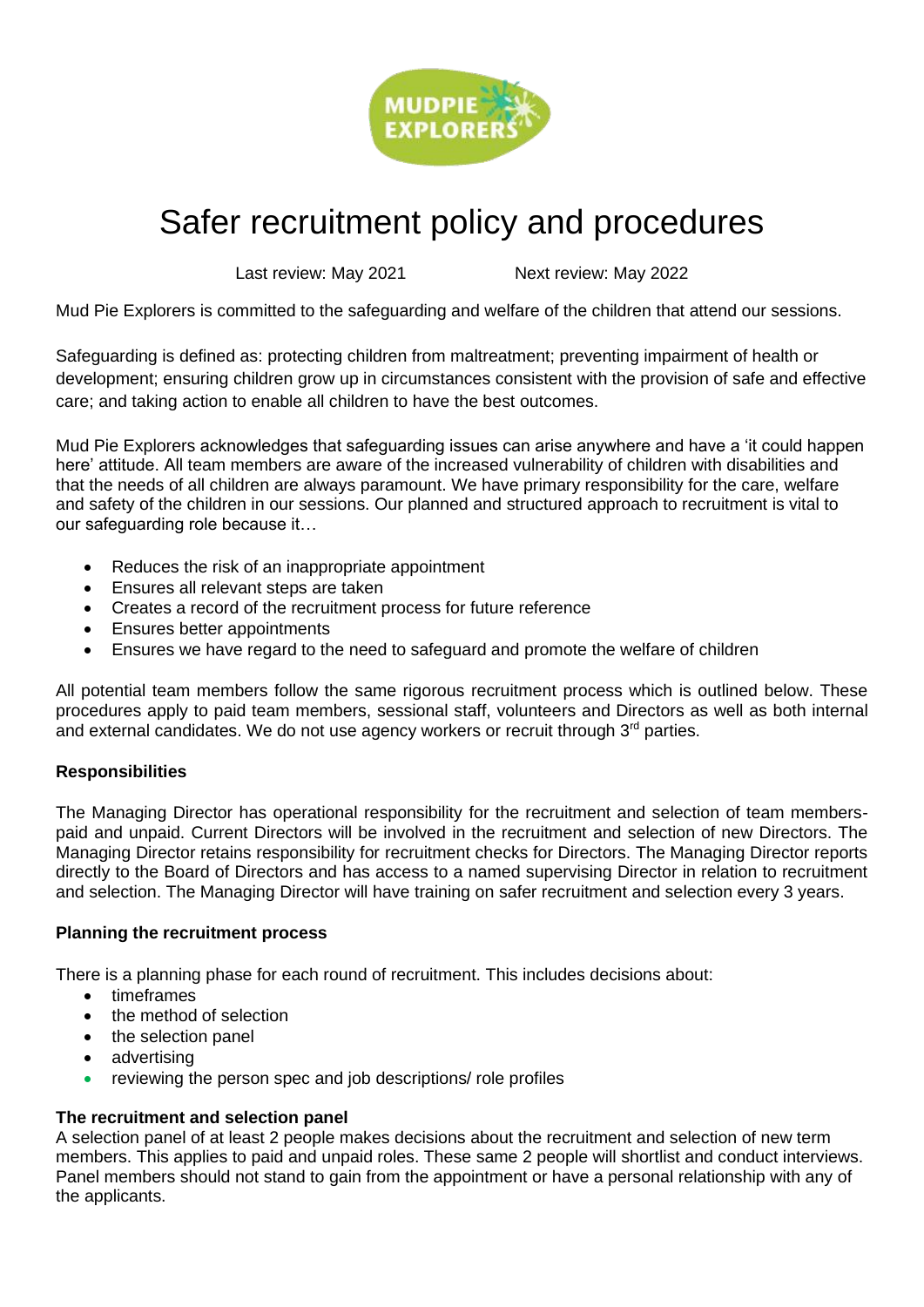At least one member of the interview panel must have experience and an understanding of working with children and one (who can be the same person) must have had specific training in safe recruitment and selection methods.

# **Advertising positions**

Considerations when advertising:

- Where to advertise?
- Who is the audience?
- What is the cost?
- What is the timescale

All advertisements will avoid blanket requirements will be avoided as these may unreasonably exclude people with protected characteristics. Adverts will include the following:

- Post/ role title
- Salary details or statement that it is an unpaid role
- Commitment required: Directors- 12 months, 4 meetings a year and 2 sessions with children a year Volunteers- 12 months, 2 hours a week Paid roles – permanent/ temporary/ full time/ part time/ sessional
- Post location
- Brief description of MPE
- Closing date for the application
- Contact details to request an application pack or further information
- The following statement: "CV's will not be accepted under any circumstances."
- The following safeguarding statement: "We have a strong commitment to the organisation to safeguarding and promoting the welfare of children in our care. All team members must undergo vetting procedures, complete a DBS check and have 2 adequate references. All team members must be at least 16 years of age".
- A statement of equal opportunity.

# **Application pack**

Application packs for all prospective team members include the following:

| <b>Document</b>                                   | <b>Includes</b>                                                                                                                                                                                                                                                                                                                                                                                                                                                                                                    |
|---------------------------------------------------|--------------------------------------------------------------------------------------------------------------------------------------------------------------------------------------------------------------------------------------------------------------------------------------------------------------------------------------------------------------------------------------------------------------------------------------------------------------------------------------------------------------------|
| Overview of the position                          | Details of the application/ selection process including timeframes and the<br>contents of the application pack. Contact details to raise queries. A brief<br>history and background of the company                                                                                                                                                                                                                                                                                                                 |
| Application form                                  | Work experience history, education and training. A copy of our privacy<br>statement for applicants/ applicants, a self-disclosure section and a<br>signed declaration that the person has a right to work in the UK. An equal<br>opportunity monitoring form.                                                                                                                                                                                                                                                      |
| Person specification                              | Skills and experience; abilities (and specifies the ability to work in a way<br>that safeguards and promotes the wellbeing of children), behaviours,<br>attitudes and values (and specifies the applicant's responsibility to<br>safeguard and promote the welfare of children); the qualifications and<br>experience needed for the role; the competencies and qualities that the<br>applicant must be able to demonstrate. It will detail how these will be<br>tested and assessed during the selection process. |
| Job description or role profile<br>for volunteers | A statement fact that they are responsible for safeguarding and child<br>welfare; an accurate reflection of the role a person is expected to do;<br>clearly set out the extent of the relationship with, and the degree of<br>responsibility for children with whom the post-holder will have contact.                                                                                                                                                                                                             |
| Policies and procedures                           | Safeguarding policy and procedure<br>Inclusion, equality and diversity policy                                                                                                                                                                                                                                                                                                                                                                                                                                      |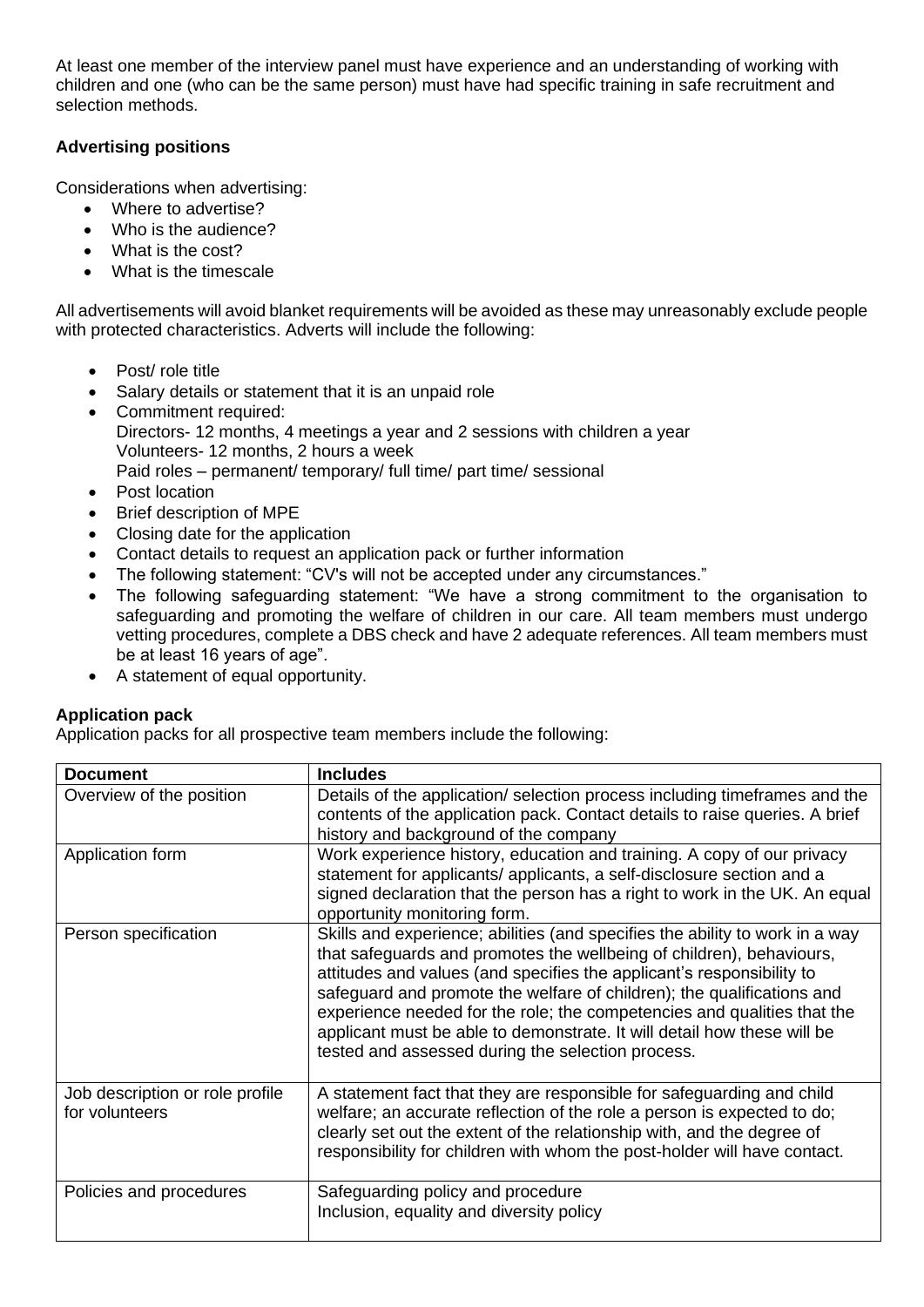| Reference request permission | This is a copy of the reference form for them to sign to give permission to   |
|------------------------------|-------------------------------------------------------------------------------|
| form                         | ask for the personal information if they are shortlisted. This is included in |
|                              | the application form.                                                         |

# **Shortlisting**

The 2 members of the selection panel will each check each application form to answer the following questions:

- Are all questions answered?
- Are there any discrepancies on the form?
- Are there any unexplained gaps in chronology?
- Are there any questions we need to ask of the applicant?
- Have 2 references been provided? Is one referee the most recent employer? Is one referee relevant to working with children?

Drawing up a short-list will be based on a point system scoring information on the application form against the person specification. Information will be recorded on a proforma specifically designed for this purpose. This ensures a systematic and consistent approach. There will be no exceptions or variations. The criteria for personal qualities and skills must be used as well as those in relation to qualifications and experience. If greater emphasis is placed on one or more important skill and competency for the job, this will be clear to all from the outset.

Information provided in application forms will be cross checked with other sources of information- such as references and interview question answers.

#### **Reference requests**

References will be sought once an applicant is shortlisted; this will be made clear in the application pack. The timeframe for recruitment will allow for references to be received prior to interview, for all applicants to ensure that information of comparable weight is obtained for all applicants. This will allow any discrepancies/ concerns raised by the reference to be discussed with the applicant at interview.

Referees will be required to complete a form (see appendix). References not using the form will not be accepted. The use of a form maintains consistency and ensures we get all of the information we need.

Referees must include the applicants current or previous employer and someone who can comment on any work with children. Students can ask a senior member of staff at their educational setting for a reference. If the applicant has not been previously employed one character reference is permissible. References from a relative or partner are not permitted.

As well as seeking references from the person's current or most recent employer, additional references may be sought where appropriate, for example, where the applicant is not currently working with children but has done so in the past. A reference from that employer should be requested in addition to the current or most recent employer if this is different. Careful consideration needs to be given where the applicant has been working as a locum or on a series of temporary contracts. The need to request an additional reference from the last permanent employer should be considered.

# **Reference checks**

Upon receipt of references the selection panel will consider each individually and consider the following:

- Are all the questions answered fully?
- Are there any vague or ambiguous statements that require clarification?
- Are there any discrepancies between the application form and the reference information?
- Is the information reliable and comprehensive e.g. accurate dates of employment, any periods of sick leave;
- Is it based upon an accurate assessment of the applicants specific qualities and competencies?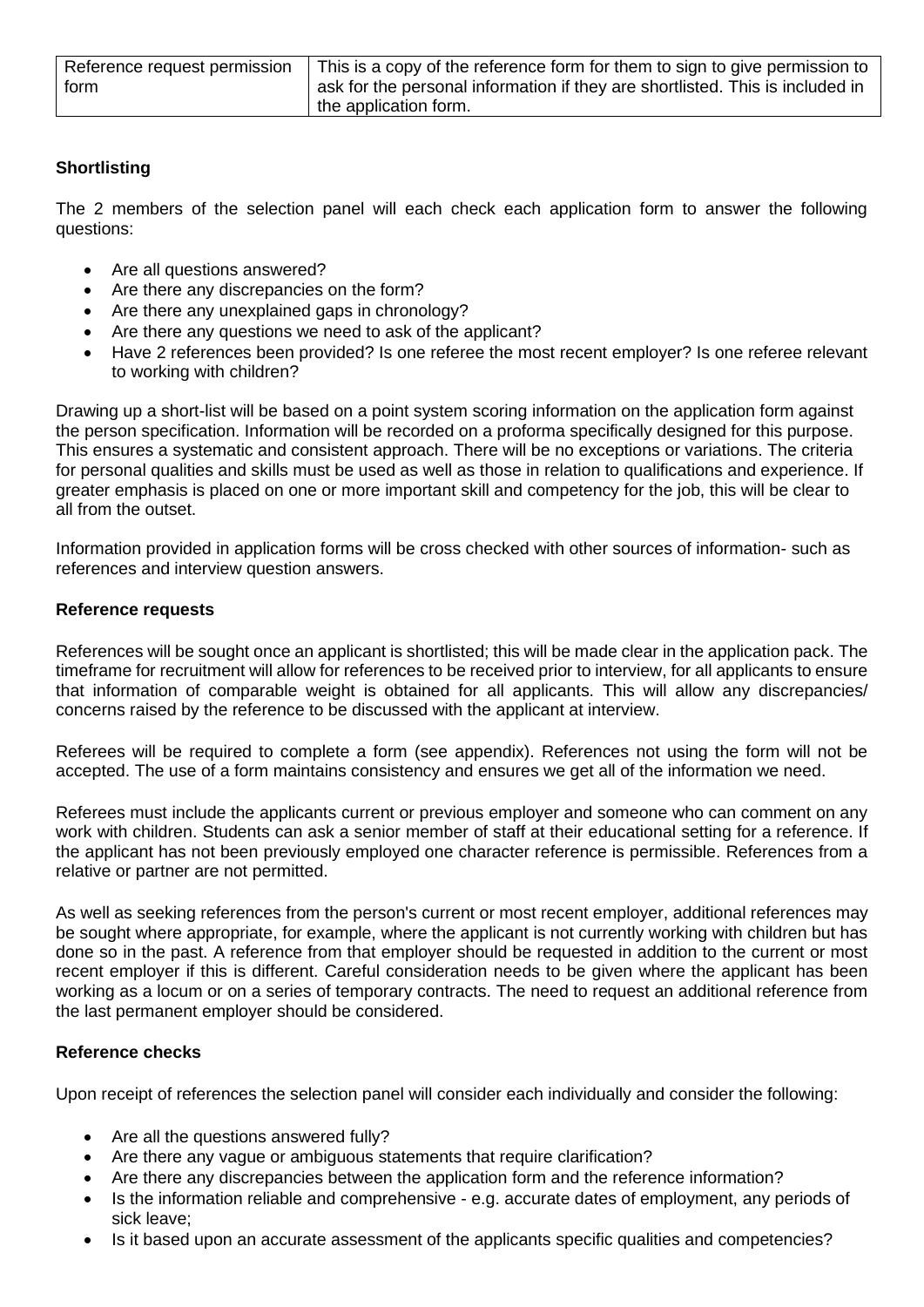- Does it outline any disciplinary action, known convictions and other grounds for disquiet or concern, including allegations against him/her or concerns raised relating either to the safety and welfare of children or about the applicants behaviour towards children? Do we need more information?
- Does it focus on the key criteria for effective performance in the specified post and include the referees perception of the individuals suitability to work with children;
- Offers a full and frank disclosure of applicants reason for planning to or actually leaving her/his post, the existence of any previous or current concerns or disciplinary action in relation to allegations of a child protection nature or in relation to an Adult at Risk (including allegations which were not substantiated).

If there are any discrepancies/ concerns the referee will be called by a member of the selection panel that has been trained in safer recruitment. The conversation will be recorded in writing and emailed to the referee for to them to sign as verification of the verbal addition to their reference. The matter will be discussed with the applicant if appropriate and necessary.

# **DBS checks**

All team members that work with children will be subject to an enhanced DBS check. If they are not on the update service a new check will be completed. On production of a DBS certificate the following checks will be made:

- Top left of the certificate must say DBS FEE PAID if it is for a paid role
- Top left must say CHILD WORKFORCE or CHILD AND ADULT WORKFORCE. If it says ADULT WORKFORCE or OTHER then it is not sufficient
- Bottom half of front page Children's Barred List: it must say NONE RECORDED; if it says NOT REQUESTED then it is not sufficient
- Check if anything is disclosed on the Certificate which might have relevance for the applicant's work/ role
- The role for which the check was done should be similar to the applicant's work for you
- If any of the above checks have a negative answer then the person will need to do a new DBS check.

Where the person in on the update service their status will be checked online once their approval has been sought. The result of this search will tell us if anything has been added to the person's police record since the Certificate was issued. We would need to see the actual Certificate.

While waiting for a new DBS check to arrive it may be possible for new team members to begin working with groups if they have an existing, appropriate DBS that meets all the bullet pointed criteria above and is not less than 2 years old.

# **Practical assessments**

In order, to fully assess applicants for Forest School Leader and support staff positions will be invited to a practical assessment. It will involve taking part in a session with children and existing team members. This will enable the selection panel to assess their performance against their application and see how they work with children and other adults. These assessments will take place before interviews. Applicants will not be left alone with the children. Children will have the opportunity to provide feedback to the selection panel*.*

#### **Interviews**

Interviews will take place that is accessible to people with a range of physical abilities, this may be online. No one will be invited to join the team unless there has been a face-to-face meeting.

Each member of the selection panel will be prepared for each interview, aware of the questions and what constitutes a good / concerning response. Interviewees will be allocated questions to ask.

The following paperwork will be at hand: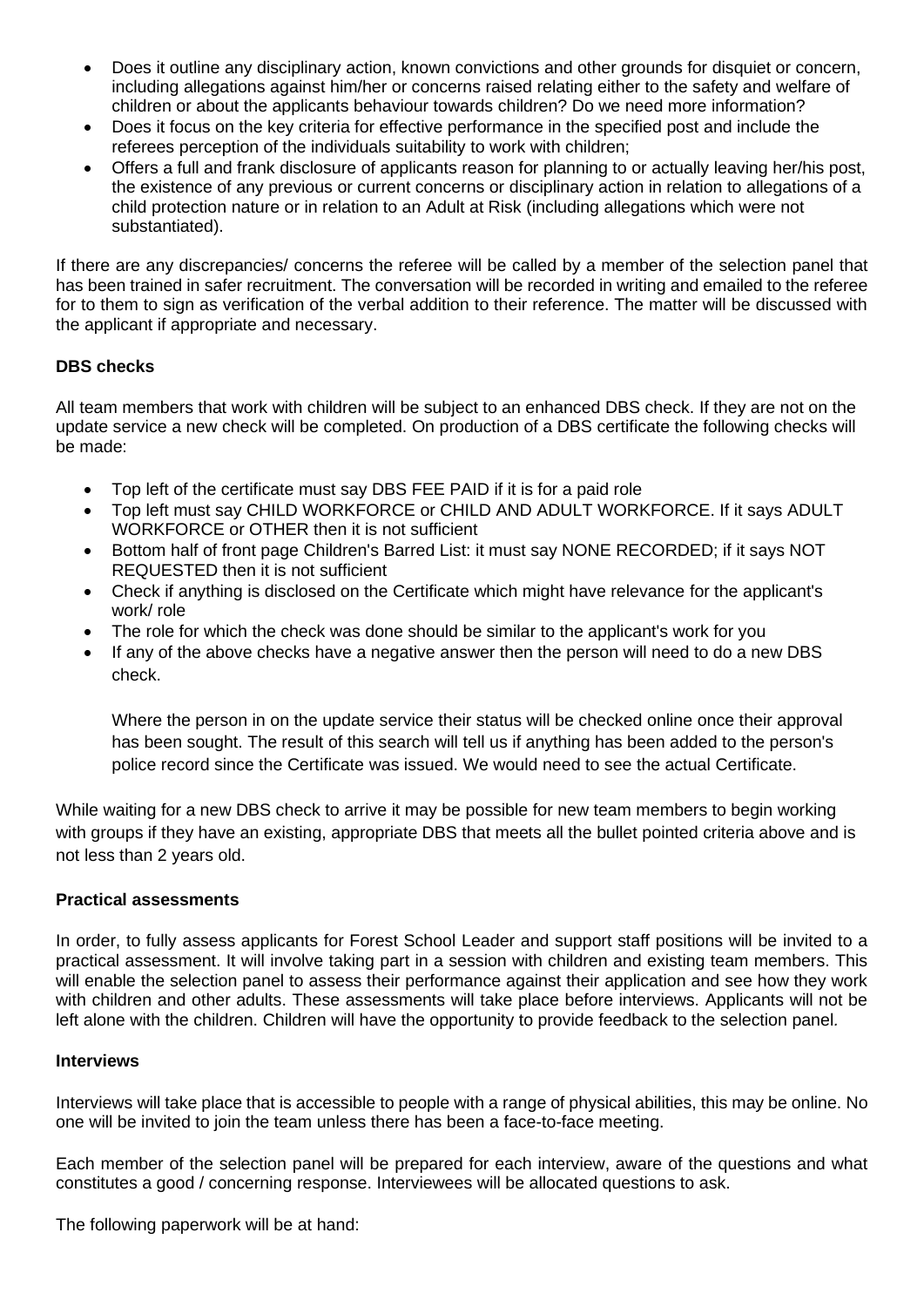- Interview questions and response proforma
- Pre- agreed positive and negative indicators
- Notes from any practical assessment
- Application form for each applicant- if it was submitted online the applicant will be asked to sign it at the interview
- References for each applicant
- Any additional questions to give clarity to a reference, information on the application form such as unexplained gaps in employment history or from the practical assessment

General considerations about interview questions:

- Interviewers will only ask the pre-determined questions, focussed on the role and the applicants ability to meet it's requirements.
- Each applicant will be asked the same questions.
- Any additional questions must be related to the role. These questions and the responses will be recorded on the interview question response proforma.
- Applicants will be asked to answer open ended questions and give examples of situations they have experienced to enable the assessment of their personal values, motivation and attitude. They will be thanked for sharing personal experiences.
- Hypothetical questions will be avoided. Instead real life scenarios around the role will be used.
- Personal questions will be avoided. Questions will relate to the role.
- When asking questions panel members will be aware of both their tone and body language.
- If an applicant is unable to answer a question it can be rephrased, or the panel member can move onto the next question
- Panel members will avoid expressing their own values or judgements.

In line with the Equality Act 2010 we will ensure that:

- questions on forms and in interviews will be relevant to the post
- the same topics and issues covered with each applicant
- probing questions will be related to role/ job criteria and not asked in a discriminatory way
- we avoid prejudices and don't ever assume
- marking criteria for selection will be consistently applied, new criteria will not be added later

Questions specific to safeguarding. Each applicant will be asked a relevant safeguarding question and will also be assessed for their:

- Level of resilience in relation to working with children
- Commitment to seeking to help children rather than help themselves through children
- Level of self-awareness and their ability to see how their behaviour impacts upon children
- Ability to be open to information sharing and not to work in isolation
- Courage to take action to protect children from harm

The applicants' attitude towards children and commitment to safeguarding and promoting the welfare of children should also be tested. The following areas should be explored with the applicants in the interview:

- Their motivation and reasons for working with children;
- Their attitudes and behaviour about control and punishment;
- Their personal belief systems and perceptions about the boundaries of acceptable behaviour towards children;
- Their ability to form and maintain professional relationships;
- Their understanding of safeguarding children and their responsibility to do so.

After the interview, panel members should separately score the applicants on the proforma provided. They should then share their scores and discuss their reasons for reaching the scores. This discussion should result in a joint agreed score for each applicant.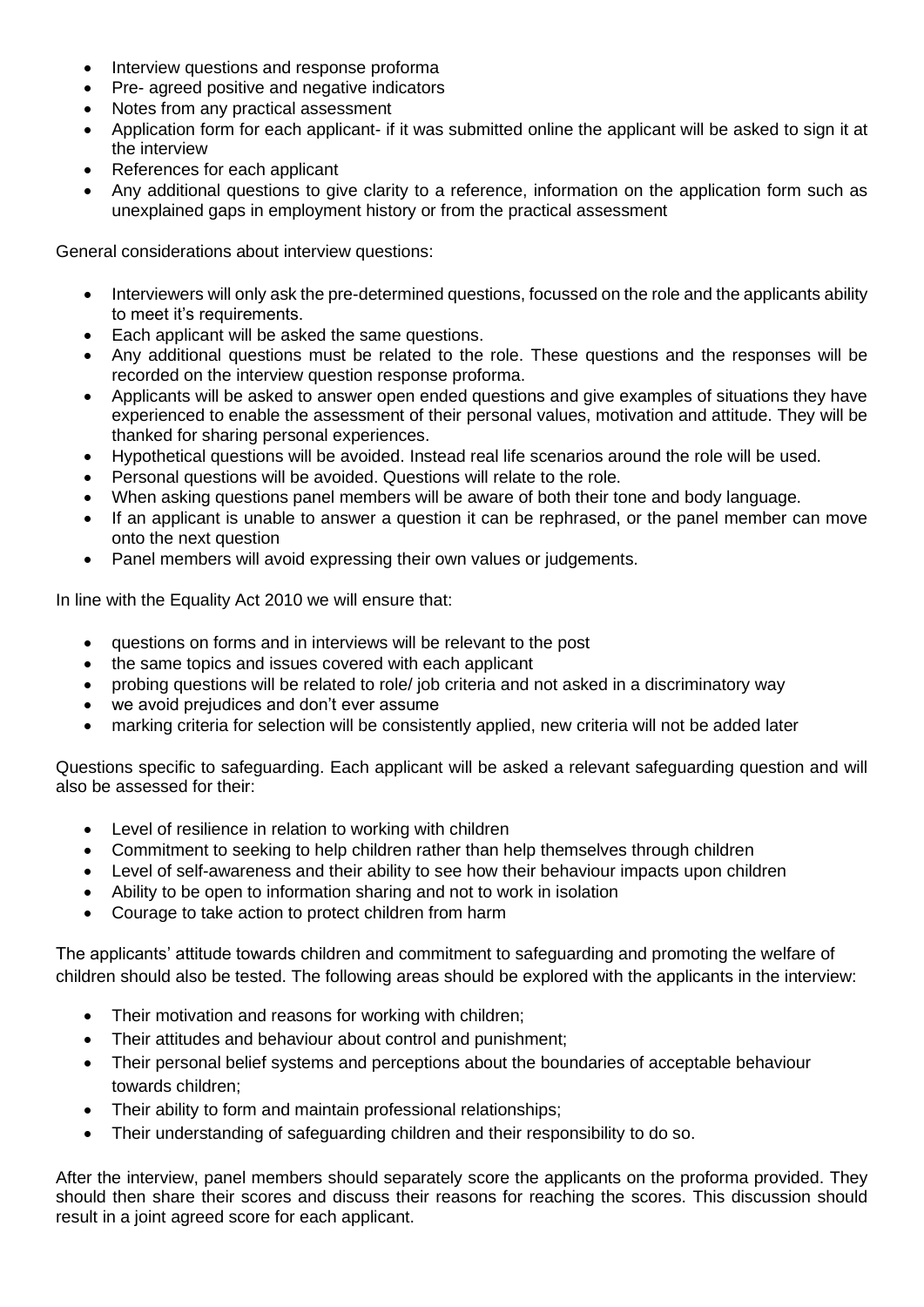# **The selection process**

Throughout the process the selection panel will collate information for each applicant against the person specification for the role. Details from the application form, interview and references, as well as any feedback from the team and children from any practical assessment will be included. This information will be used to decide which applicant to select. Conditional offers will be made based on a person's experience, ability and suitability to perform the role rather than on the urgency of the need or the availability of the applicant.

# **Making a conditional offer and pre-appointment vetting checks**

The successful applicant(s) will be made a conditional offer over the phone and informed that the offer is subject to satisfactory references (if these were not obtained prior to interview), vetting checks and DBS checks. This phone call will be followed up by letter.

This written conditional offer will include a DBS form with instructions for completion, a self disclosure form (see appendix) and a request for the following:

- Documentary evidence of their identity, including their date of birth (e.g. a full birth certificate, passport, photo driving licence or some form of photograph identification)
- Where appropriate, change of name documentation
- Evidence of eligibility to work in the UK
- Original copies of certificates for educational and vocational qualifications as well as training courses. If the applicant cannot produce original documents or certified copies, written confirmation of relevant qualifications can be obtained from the awarding body.
- Proof of name and address (e.g. a Council Tax bill, a bank, credit card or tax letter not more than 3 months old)

We provide a 'regulated activity' therefore ALL team members that come into contact with children must complete a satisfactory enhanced DBS check.

All photographed ID and stored in a password protected folder on the company OneDrive until it is printed to be sent off with the applicants DBS form. Details recorded in the recruitment record database then deleted. *MPE completes enhanced checks for all team members, this includes our volunteers, employees and sub-contractors and Directors. DBS checks may not show up convictions from other countries, where an applicant has spent time abroad criminal record checks need to take this into account.*  A member of the selection panel that has completed safer recruitment training will:

- Lead the process of criminal record checks and barred list checks
- Check professional status by checking the applicant is registered with the relevant professional body
- If the applicant is a teacher- check they are not subject to a prohibition order or an interim prohibition order
- If the applicant claims to have specific qualifications or experience relevant to working with children which may not be verified by a reference/certificates, the facts must be verified by contacting the relevant body or previous employer and any discrepancy explored during interview.

# **Where information is disclosed on the self-disclosure form.**

If it determined that the disclosure is not relevant to the recruitment process it can be ignored. If it is determined it is relevant more information may need to be ascertained. This may be from the applicant, a previous employer or the police. If the applicant disclosed a recent and serious offence regarding children, it is our duty to communicate the criminal checking agency and ascertain whether they desire to include them on a barred list.

If the disclosed offence is of a nature that we may still consider an appointment to the role an assessment of risk will be conducted by the 2 selection panel members. The following will be considered:

- **1.** Relevance, nature and seriousness
- **2.** Timescale- how long ago was is and how old were they?
- **3.** Repetition- is it a one off? Is it a repeated pattern?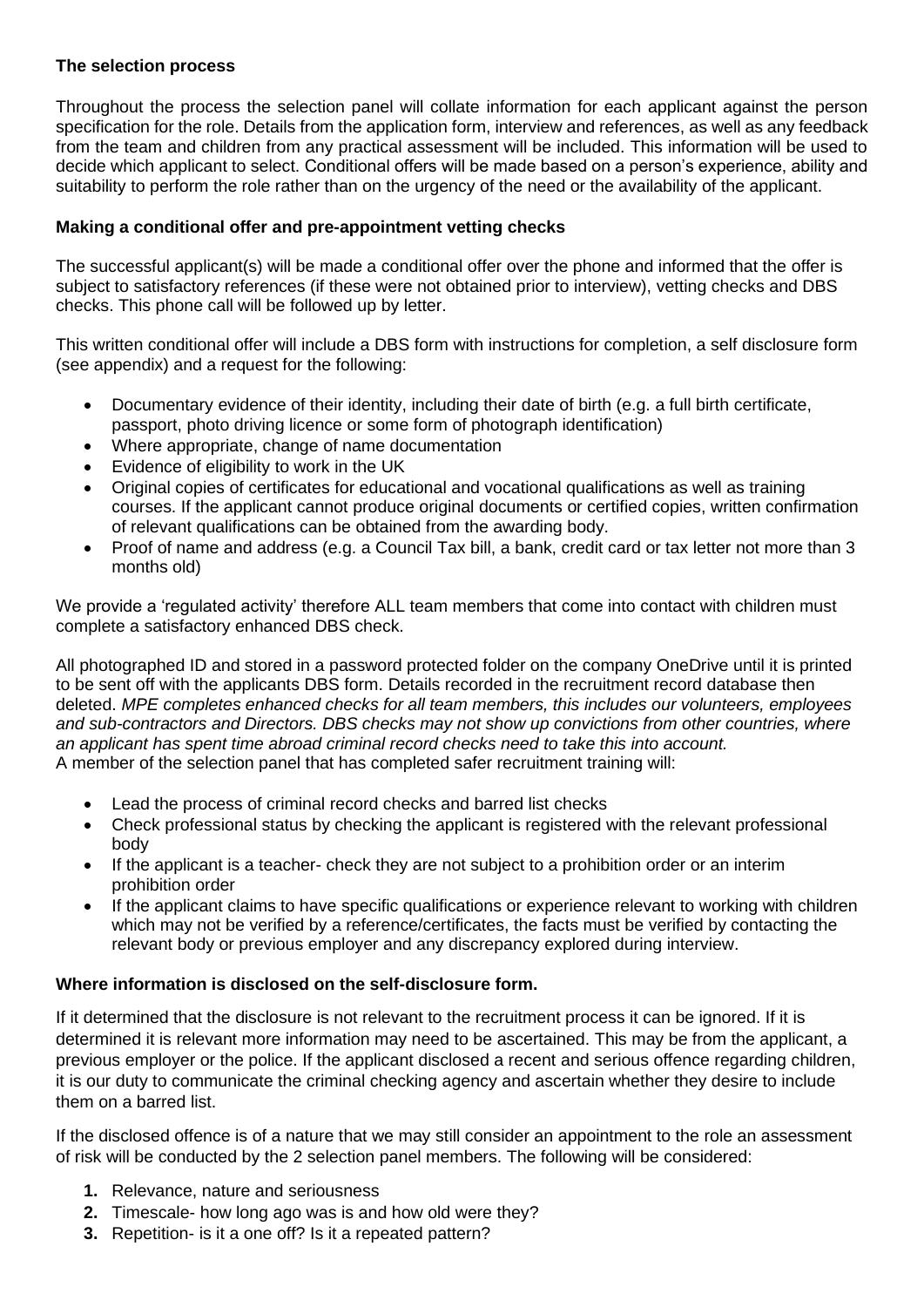- **4.** Mitigating circumstances
- **5.** Changes and remorse
- **6.** Country of conviction- something may not be an offence here but is elsewhere. Find out more if needed.
- **7.** Decriminalisation- is the offence still illegal today?

If necessary, we will contact the Access and Response for advice/ guidance on decision making.

#### **Passing on concerns**

If a barred person applies for a role it must be reported to the Police. If we are concerned that a that someone is a risk to children and young people we will share details with the Access and Response team. If they belong to a professional body and we have reason to believe that they are in breach of standards we will report he matter to the DBS.

# **Making an unconditional offer**

If nothing of concern has come to light during the safer recruitment process upon the completion of vetting checks, the receipt of 2 satisfactory references and the return of an adequate DBS check the applicant will be offer will become unconditional. If the applicant accepts the offer they will begin the process of induction. Please refer to the induction policy and procedure.

# **Recording the recruitment process**

All documentation relating to the recruitment process must be retained on file. Any vetting check completed must be confirmed in writing and retained on the applicants personnel file together with:

- Their completed application form
- DBS number and date of issue NOT the certificate
- Evidence of right to work in UK
- Copies of original certificates and details of any related checks
- Evidence of membership of professional organisation
- Person spec, JD and job advert
- **References**

Interview notes will be retained for as long as they are needed for the recruitment process and in line with the Data Protection Act and GDPR guidelines 2018.

# **Recruiting under 18's**

When recruiting young people- age 16 to 18 we will consider both that they are the right fit for a role and whether our company is right for them. We may need to adapt our usual volunteer recruitment processes to meet the needs of young people, for example, we may choose to hold a less formal interview. Parents of volunteers who are under 18 will sign a consent form giving permission for them to volunteer with us. The parent/ carer will be given a copy of the safeguarding policy and procedures.

We will tailor our induction process so that it is accessible for young people and covers any additional requirements or questions they may have. We will make sure that the young person knows what they should do if they have a concern either about themselves or someone else. They will also need to know how to promote positive behaviour within the group and what to do if behaviour issues arise.

# **Duke of Edinburgh students**

During the recruitment process we will find out what is expected of Duke of Edinburgh during their time with us. We will need to know what is required from us and them. For example, do they require regular updates or will the young volunteer need to carry out certain activities?